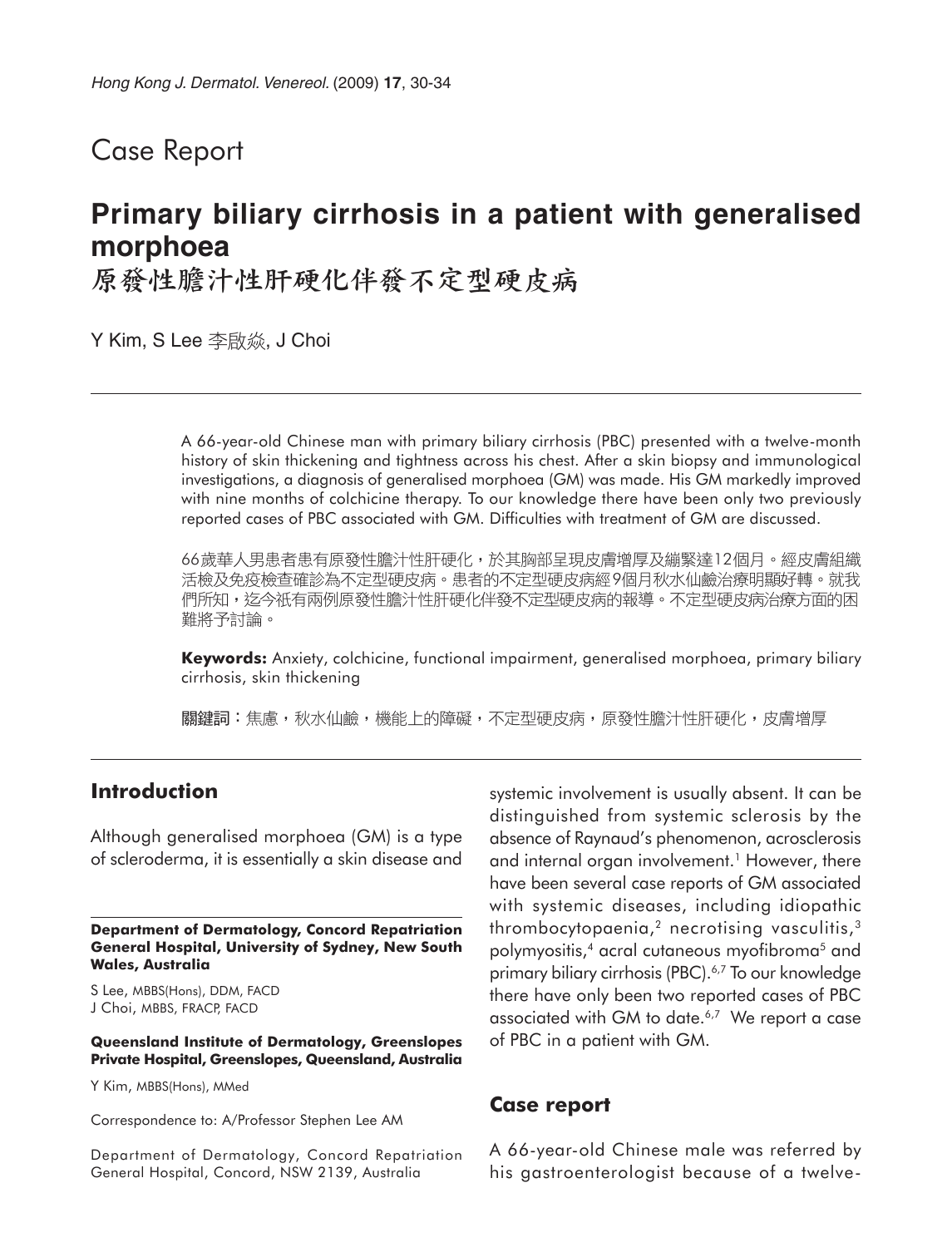month history of skin tightening and a burning sensation across the chest. He also experienced breathing discomfort and reduced exercise tolerance. He was not on any regular medications. There was no history of hepatitis and he did not drink alcohol.

During this time, a diagnosis of PBC was made by the gastroenterologist on the basis of a positive antimitochondrial antibody titre of 160 (normal <10) and abnormal liver function tests which included an alkaline phosphatase of 496 U/L (normal 30-115 U/L), gamma glutamyl transferase of 377 U/L (normal 0-45 U/L), alanine aminotransferase of 75 U/L (normal 0-40 U/L), and aspartate transferase of 63 U/L (normal 0-40 U/L). His bilirubin was normal at 11 µmol/L (normal 0-20 µmol/L). The patient declined a liver biopsy as he was concerned about the risks of the procedure. His abdominal ultrasound and CT cholangiogram showed no abnormalities. He was commenced on oral ursodeoxycholic acid for his hepatic problem, and the liver function tests markedly improved three months after the treatment was commenced, with a reduced alkaline phosphatase of 254 U/L and gamma glutamyl transferase of 88 U/L.

On cutaneous examination, there was a confluent area of skin thickening and tightness on his neck and shoulders, extending down to his epigastrium in an inverted triangle pattern, with distinct demarcation between thickened skin and normal skin (Figure 1). Some areas of hyperpigmentation and ivory discolouration were observed. No other areas of involvement were detected clinically.

Serological investigations revealed a positive antinuclear antibody (ANA) with a titre of 1:160 (normal <1:40) and an atypical speckled staining pattern, negative anti-neutrophil cytoplasmic antibody (ANCA), negative anti-extractable nuclear antigen (ENA) antibodies including anti-Scl-70 antibody, and negative anti-smooth muscle antibody (ASMA).

A skin biopsy showed epidermal atrophy and abundant thick collagen bundles in the dermis extending deeply around eccrine glands. These changes were reported to be consistent with morphoea (Figure 2). Lung function tests did not show evidence of restrictive lung disease.

The patient was commenced on colchicine 500 micrograms twice daily for his GM. Two months



**Figure 1.** Generalised morphoea, before colchicine therapy.



**Figure 2.** Histopathology showing epidermal atrophy and thickened collagen bundles in the deep dermis. (H&E, low power view).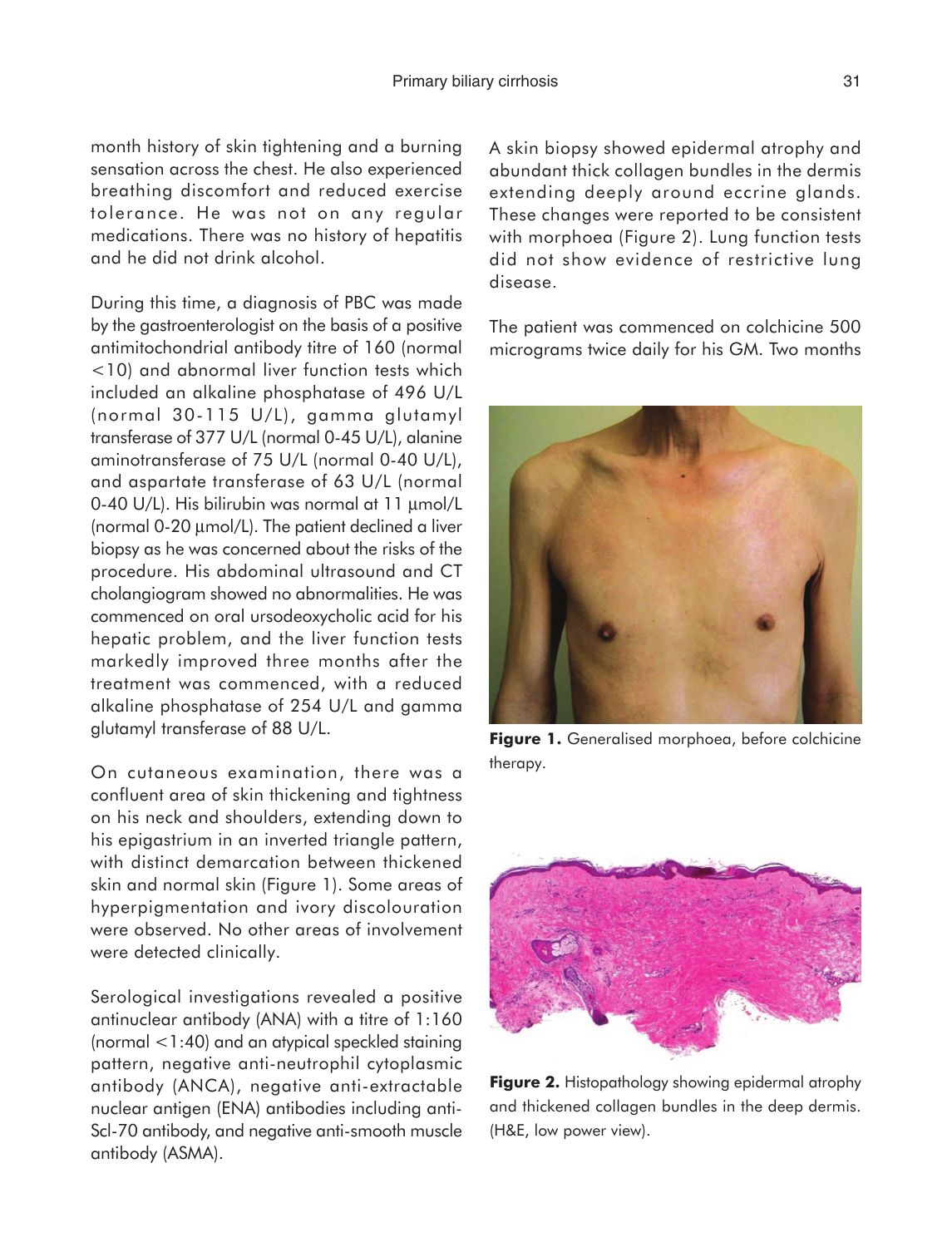later, the colchicine dosage was reduced to 500 micrograms daily due to diarrhoea. After nine months of colchicine therapy his GM improved markedly (Figure 3). Furthermore, there was much less skin tightness, reduced burning sensation and increased exercise tolerance. Several years after colchicine therapy has been completed, we are pleased to report that the patient's GM remains dramatically improved.

## **Review**

It would be helpful to be consistent with nomenclature in managing patients with morphoea. Using the term "localised scleroderma" can be confusing to both patients and practitioners. Some patients become unnecessarily depressed and anxious after reading that scleroderma patients may die of internal organ failure. Accordingly, even though we are unable to cure morphoea, providing a precise explanation and giving hope and support to patients with disfiguring morphoea will, at least, allay their fear.

Morphoea is not a common or life-threatening dermatosis. Nevertheless, it can be a source of



**Figure 3.** Generalised morphoea, much improved after nine months of colchicine therapy.

anxiety and embarrassment. Many patients are young women, and not uncommonly the skin lesions are in cosmetically important areas. Although morphoea tends to improve slowly over time, unfortunately, spontaneous improvement usually takes at least several years. At times, the cosmetic problem can be much more long lasting.

PBC is a result of chronic inflammation and fibrous obliteration of intrahepatic bile ductules, causing cholestasis.8 Dermatological disorders reported to occur in association with PBC include CREST syndrome,<sup>8</sup> cutaneous granulomata,<sup>9</sup> bullous pemphigoid,<sup>10</sup> pyoderma gangrenosum,<sup>11</sup> lichen planus,<sup>12,13</sup> vitiligo<sup>14</sup> and GM.<sup>6,7</sup> The aetiology of PBC remains unknown. However, frequently reported associations of PBC with a variety of disorders presumed to be autoimmune in nature are suggestive of an autoimmune process in its pathogenesis. These associated disorders include CREST syndrome, sicca syndrome, autoimmune thyroiditis, type 1 diabetes mellitus and IgA deficiency. 8 Most patients with PBC are asymptomatic and the diagnosis is often made on routine liver function tests. Even though the majority of these patients remain asymptomatic for a long period, many ultimately develop progressive liver disease.8

The aetiology of GM is also unknown. It was previously suggested that GM might have a common pathogenesis with PBC, based on the fact that GM is one of the most common manifestations of chronic graft-versus-host disease, and PBC is known to have liver histology resembling chronic graft-versus-host disease.6

Clinical and laboratory findings of previously reported cases, together with this current case, are summarised in Table 1. In all three cases, primary PBC investigations were initiated following the incidental finding of abnormal liver function tests. One case had occasional pruritus for five years before the diagnosis of PBC, and this may be explained by PBC. However, other cases had no symptoms due to PBC. Duration of GM before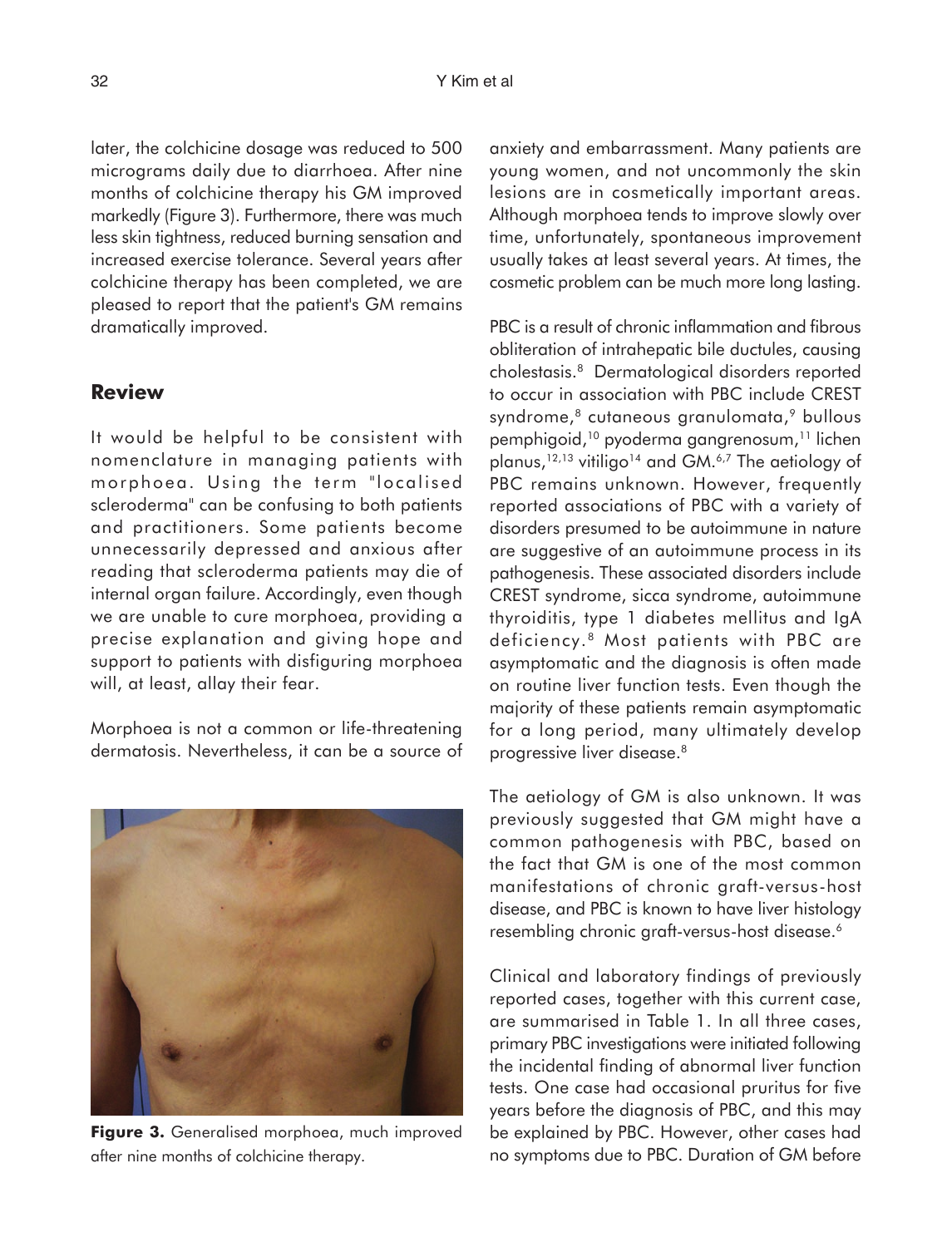| Reference                        | Age | Sex    | Areas affected<br>by GM                                     | Reason for<br><b>PBC</b><br>investigation | Symptoms<br>due to PBC                          | <b>Duration of GM</b><br>before the<br>diagnosis of PBC | <b>AMA</b><br>(titre) | <b>ALP</b><br>(U/L) |
|----------------------------------|-----|--------|-------------------------------------------------------------|-------------------------------------------|-------------------------------------------------|---------------------------------------------------------|-----------------------|---------------------|
| Suyama, et al <sup>6</sup>       | 50  | Female | Neck, upper chest,<br>lower abdomen,<br>back, lumbar region | Abnormal<br>LFT                           | Occasional<br>pruritus (could<br>be due to PBC) | 5 years                                                 | 320                   | 192                 |
| Natarajan, et al <sup>7</sup> 58 |     | Female | Trunk, limbs                                                | Abnormal<br>LFT                           | Nil                                             | 7 months                                                | 800                   | 253                 |
| Current case                     | 66  | Male   | Neck, shoulders,<br>chest, upper abdomen                    | Abnormal<br>LFT                           | Nil                                             | 12 months                                               | 160                   | 496                 |

**Table 1.** Clinical and laboratory findings of previously reported cases and current case

GM: Generalised morphoea, PBC: Primary biliary cirrhosis, LFT: Liver function test, AMA: Antimitochondrial antibody, ALP: Alkaline phosphatase

diagnosis of PBC varied between seven months and five years. All the cases had high titres of antimitochondrial antibody and markedly raised alkaline phosphatase, which are consistent with PBC.

A liver biopsy could have been performed to confirm the diagnosis of PBC in this case. However, the diagnosis of PBC was strongly supported by positive antimitochondrial antibody with a high titre, which is both sensitive and specific;<sup>8</sup> raised alkaline phosphatase and gamma glutamyl transferase; a normal abdominal ultrasound and a normal CT cholangiogram. Marked response to ursodeoxycholic acid is also consistent with the diagnosis of PBC.

Treatments to date have shown only little proven benefit for GM, despite trials with penicillamine, antimalarials, phenytoin, colchicine and systemic corticosteroid.<sup>1</sup> Our patient responded well to colchicine. Colchicine is a unique antiinflammatory agent that is effective against gouty arthritis. It inhibits the migration of granulocytes into areas of inflammation. Moreover, it is a relatively safe and cheap medication, with diarrhoea being a frequent side effect. Serious side effects, including pancytopaenia and renal failure, occur rarely.<sup>15</sup> Colchicine was tried in our

patient because of previously reported benefits in both GM and PBC,<sup>1,8</sup> its low side-effect profile and good tolerance by the patient.

Colchicine has been reported to be effective in various neutrophilic dermatoses, including psoriasis, Behçet disease, necrotising vasculitis, urticarial vasculitis, Sweet syndrome, palmoplantar pustulosis, dermatitis herpetiformis and adult linear IgA bullous dermatosis.<sup>16</sup> It was suggested that colchicine is effective for these disorders through its antiinflammatory effects mediated by inhibition of neutrophil and monocyte chemotaxis and leucocyte adhesiveness.17 Colchicine was also shown to arrest cell division *in vivo* and *in vitro*. It arrests mitosis in metaphase by stopping spindle formation, and affects cells with the highest rates of mitosis earliest.15 We speculate that colchicine is effective in GM by arresting cell division of fibroblasts with high rates of mitosis.

The response to treatment and ongoing assessment of GM are difficult due to the lack of an objective assessment method. Lung function testing was conducted in our case to assess possible restrictive lung disease secondary to the mechanical effect of GM. It would be ideal to have an objective method to assess the extent of GM and monitor response to therapy, like the one used